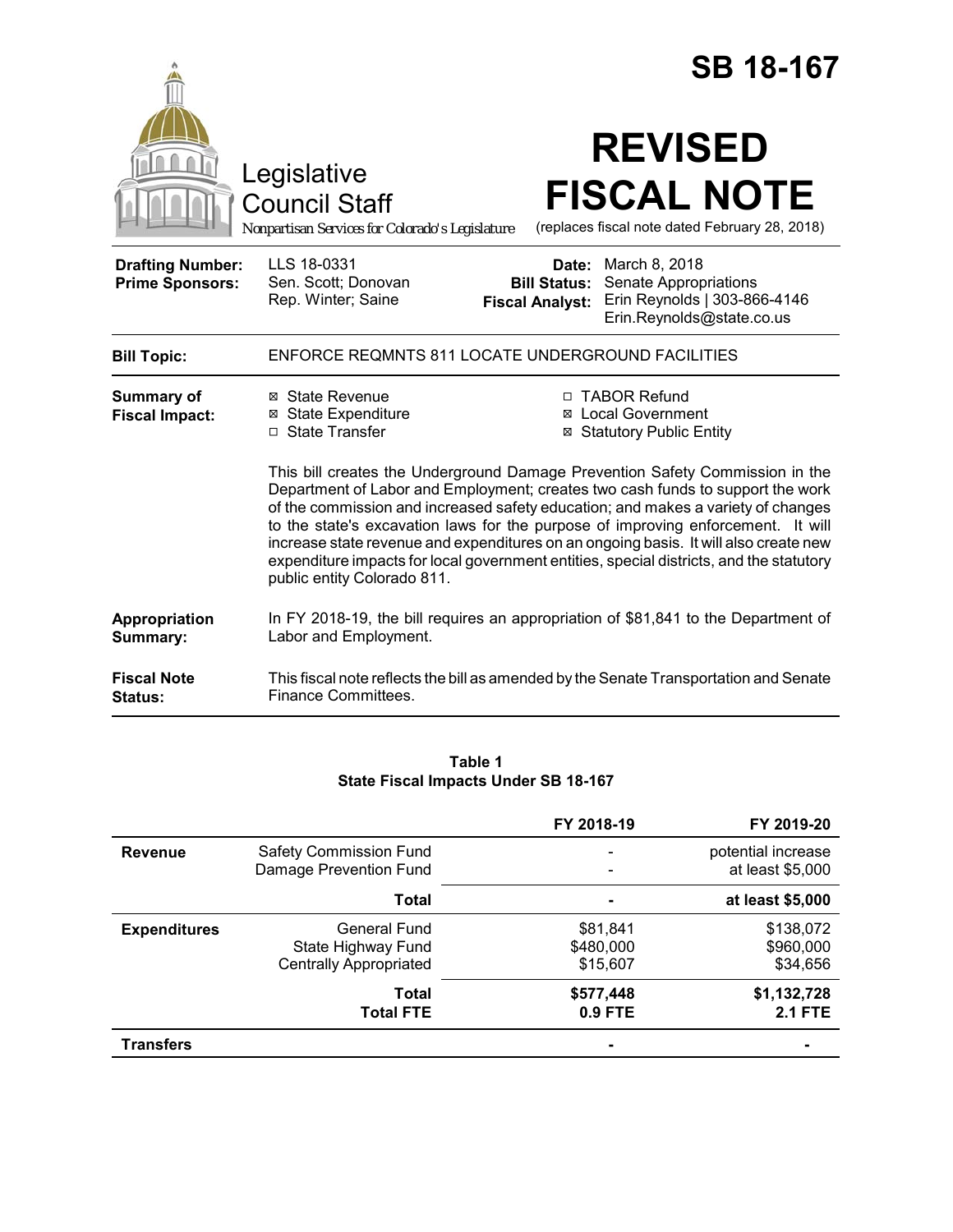## **Summary of Legislation**

This bill makes changes to the state's utility notification system in order to support increased enforcement related to the excavation of underground facilities.

**Colorado 811.** Under current law, a statutory public entity, the Utility Notification Center of Colorado (Colorado 811), supports utility notification in the state. Anyone conducting an excavation is required to contact Colorado 811 to be informed of underground facilities within the excavation area, which owners and operators of those underground facilities are required to mark. Violations of these laws are currently enforced through civil actions.

The bill requires Colorado 811 to enter into a memorandum of understanding with the newly created Underground Damage Prevention Safety Commission (commission) and to provide the commission with administrative support. Colorado 811 must also submit an annual report to the commission with data related to location requests specific to each owner or operator of an underground facility.

**Colorado 811 membership changes.** Owners and operators of underground facilities comprise the membership of Colorado 811. Under current law, there are two primary membership levels for owners and operators of underground facilities, with different rights and responsibilities. When an excavator calls Colorado 811 to provide notification of an intended excavation, Tier 1 members receive notice directly from Colorado 811 to arrange for the marking of their underground facilities. For Tier 2 members, Colorado 811 notifies the excavator that a Tier 2 member's facility may be impacted by the excavation, but it is the responsibility of the excavator to notify the Tier 2 member directly to arrange for the marking of their underground facilities.

Between January 1, 2019, and January 1, 2021, the bill requires Colorado 811 to provide any member who was not a Tier 1 member as of January, 1, 2019, with electronic notifications of intended excavations at no cost. As a result, these members will be required to perform related locates of their underground facilities at this time. Effective January 1, 2021, all underground facility owners and operators are Tier 1 members of Colorado 811 with full costs and benefits and excavators will no longer be required to contact former Tier 2 owners or operators directly to arrange for the marking of their underground facilities.

**Underground Damage Prevention Safety Commission and Review Committee.** The Underground Damage Prevention Safety Commission will advise stakeholders on best practices and safety-enhancement policies, and review complaints alleging violations of the state's excavation laws. The commission is created as a Type 1 agency in the Colorado Department of Labor and Employment (CDLE). In addition to Colorado 811, CDLE is required to provide administrative support to the commission.

The commission consists of 15 Governor-appointed members, including members of local governments, energy producers, contractors, excavators, engineers, investor-owned utilities, rural electric cooperatives, pipeline companies, telecommunications and broadband companies, water utilities, transportation, and Colorado 811. Appointments must be made by January 1, 2019, and the commission must adopt its bylaws by July 1, 2019.

The commission must meet at least four times per year to hear complaints. A review committee, consisting of three to five commission members, will make an initial determination on alleged violations and recommend remedial action where appropriate. Remedial action may include a fine ranging from \$250 to \$75,000, as outlined in the State Revenue section and Table 2.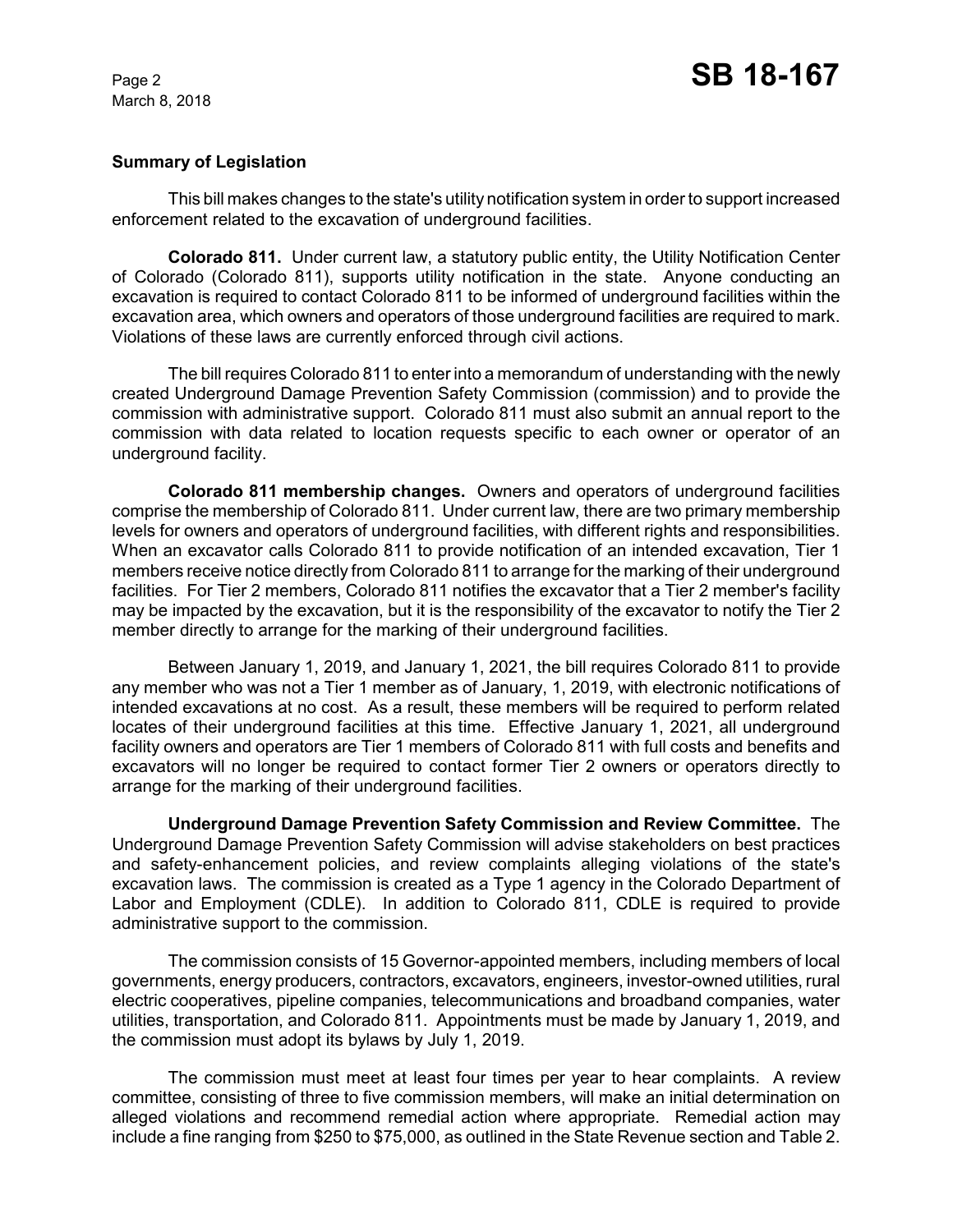The full commission determines the final action regarding alleged violations, and fines must be approved unanimously. Fines are credited to the Damage Prevention Fund, proceeds from which will fund the commission's development of educational programming designed to improve worker and public safety relating to excavation and underground facilities.

**Safety Commission Fund and Damage Prevention Fund.** The bill creates two new funds which are both subject to annual appropriation by the General Assembly.

*Safety Commission Fund.* Any court settlements resulting from the bill are credited to the Safety Commission Fund.

*Damage Prevention Fund.* Fines levied on violators are credited to the Damage Prevention Fund to support educational programming related to excavation and underground facilities.

**Owners and operators of underground facilities.** The bill requires all new underground facilities installed on or after August 8, 2018, to have electronic location technology. Owners and operators of underground facilities are not liable for damages or injuries related to information they provide related to the location of underground facilities.

**Engineers designing government subsurface utility engineering projects.** The bill requires a licensed professional engineer designing a government "subsurface utility engineering-required project" primarily involving horizontal construction to submit a location request to Colorado 811 during the design phase. The bill sets deadlines and protocols for these requests. Engineers must also ensure that those project plans meet certain standards developed by the American Society of Civil Engineers for defining the accuracy of an underground facility location.

**Excavators.** The bill requires excavators to keep all underground facility location documents on the job site. Excavators are also required to notify the owner or operator of the underground facility and call 911 for any incident involving natural gas, other gas, or hazardous liquid.

Under the bill, excavation is defined to exclude certain agricultural activities, such as cultivation, land clearing that does not involve deep digging, or routine maintenance of existing irrigation facilities or fence lines.

**Local governments and special districts.** Local government and special district entities are required to adhere to the notification requirements outlined in the bill. An exception to the bill's notification process is provided for annual road maintenance conducted by a local government that does not exceed six inches in depth, which allows markings for those projects to be considered valid for up to 180 days.

Home rule local governments are not subject to the commission's enforcement authority, but the governing body of a home rule local government must take official action to adopt a similar enforceable damage prevention safety program on its own or waive its exemption and delegate its damage prevention enforcement authority to the commission.

**Colorado Department of Transportation.** The bill repeals the Colorado Department of Transportation's (CDOT's) exemption from membership in Colorado 811.

**Colorado Open Records Act.** Finally, information regarding the location of underground facilities is exempt from the Colorado Open Records Act (CORA), pursuant to the existing exemption for specialized details of critical infrastructure.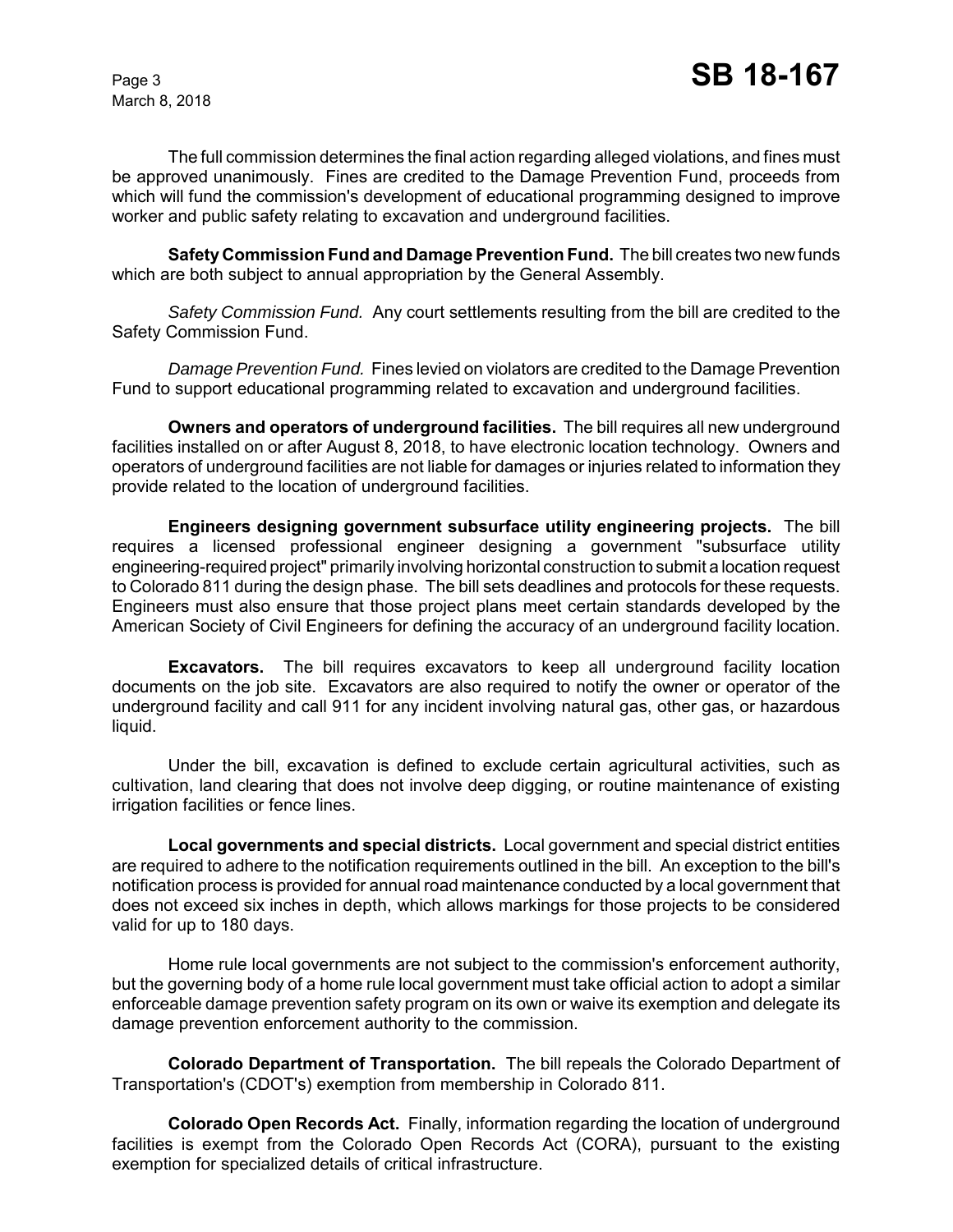# **Background**

**Colorado 811.** The Utility Notification Center of Colorado, or Colorado 811, is a statutory public entity authorized under Title 9, Article 1.5, C.R.S., to operate as the statewide, one-call system for locating underground facilities. The organization also promotes statewide public safety awareness, damage prevention programs, and other educational services. Its 2017 capital and operating budget was about \$6.8 million and 63 FTE, funded primarily through fees paid by owners and operators of underground facilities each time one of their facilities is affected by an excavation. There are currently about 1,100 Tier 1 members, and about 650 Tier 2 members of the organization. In 2017, Colorado 811 received about 850,000 incoming notifications related to pending excavations and made about 5.1 million outgoing notifications to owners and operators of underground facilities. The outgoing notification fee is currently \$1.45 per transmission. All members pay a one-time membership fee of \$25.

**Pipeline and Hazardous Materials Safety Administration.** In 2016, the U.S. Department of Transportation's Pipeline and Hazardous Materials Safety Administration (PHMSA) conducted an adequacy evaluation of Colorado's excavation damage prevention law enforcement and determined that the state's excavation-related enforcement is inadequate. Based on this finding, the state was issued a deadline of 2021 to upgrade its 811 enforcement, or have its federal pipeline safety grant reduced in 2022. PHMSA grant funding is issued to the Public Utilities Commission in the Department of Regulatory Agencies (DORA) and primarily funds distribution pipeline inspectors who conduct safety analyses and failure reviews. DORA is expected to receive about \$700,000 of federal funding from this source in 2018. In addition, owners and operators of underground facilities are subject to significant federal penalties if they cause damage to a PHMSA-regulated pipeline, of \$200,000 per day and a maximum of \$2 million per occurrence.

**Colorado Underground Damage Prevention Legislative Study.** As a result of the PHMSA determination, stakeholders created a legislative task force which resulted in the publication of the Colorado Underground Damage Prevention Legislative Study, which is available online at: http://colorado811.org/legislative-study.

## **Data and Assumptions**

**Cost savings related to underground facility location.** According to a study commissioned by the U.S. Department of Transportation's Federal Highway Administration and conducted by Purdue University in 2002, which used a sample of 71 projects in four states (North Carolina, Ohio, Texas, and Virginia), performing comprehensive mapping of underground facilities creates the potential to save project dollars by avoiding utility relocations, reducing project delays, improving overall safety, and reducing contractor risk. These offsets to the upfront costs for state departments are not accounted for in this fiscal note.

**Memorandum of understanding between Safety Commission and Colorado 811.** It is assumed that the memorandum of understanding put in place between Colorado 811 and the commission will provide further codification of administrative responsibilities and seek to avoid duplicative efforts.

**Commission and review committee meeting schedule.** This fiscal note assumes the commission will meet four times a year and its review committee will meet monthly.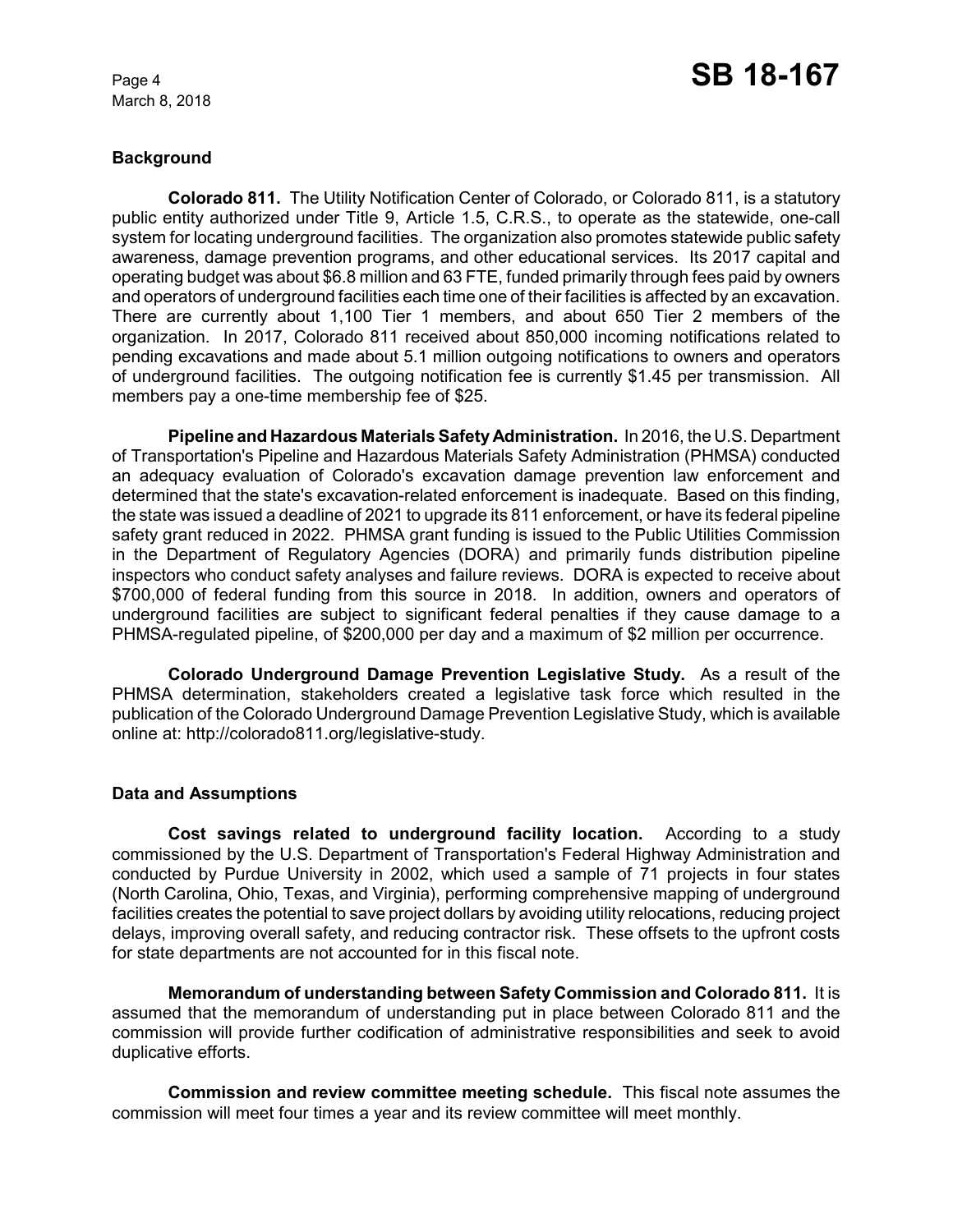**Tier 2 facility locations.** The study noted in the Background section found that Tier 2 members currently receive about 25 percent of the total referrals that are provided to the excavator by Colorado 811. As a result, the fiscal note assumes that the migration to Tier 1 membership will create an increase in workload and expenditures for any state or local government entity that owns or operates underground facilities as a Tier 2 member currently to accomplish the increase in location requests.

**Subsurface utility engineering - CDOT.** CDOT is currently implementing subsurface utility engineering requirements similar to the bill, estimated to cost \$1.65 million per year on average, but will vary from year to year depending on CDOT's construction budget and project complexity. Since this policy was initiated internally by CDOT and is not a result of this bill, these costs have not been included in the fiscal note.

#### **State Revenue**

Beginning in FY 2019-20, the bill is expected to increase state revenue to the Damage Prevention Fund from fines by at least \$5,000 per year. The bill may also increase state revenue to the Safety Commission Fund from legal settlements. It creates no net change in filing fee revenue to the Judicial Department. These impacts are discussed below.

**Fines issued by the commission.** As shown in Table 2, fines assessed by the commission under the bill may range from \$250 to \$75,000, credited to the Damage Prevention Fund. Any fine amount must be approved unanimously by the full commission. While the fiscal note generally assumes that professionals will comply with state laws, fines are expected to increase by at least \$5,000 initially in FY 2019-20.

|                 | One<br><b>Violation</b> | Two<br><b>Violations</b> | Three<br><b>Violations</b> | Four<br><b>Violations</b> |
|-----------------|-------------------------|--------------------------|----------------------------|---------------------------|
| Minor           | \$250                   | \$500                    | \$1,000                    | \$5,000                   |
| <b>Moderate</b> | \$1,000                 | \$2,500                  | \$5,000                    | \$25,000                  |
| <b>Major</b>    | \$5,000                 | \$25,000                 | \$50,000                   | \$75,000                  |

| Table 2                                       |  |  |
|-----------------------------------------------|--|--|
| <b>Fine Structure Under SB 18-167</b>         |  |  |
| per number of violations in a 12-month period |  |  |

**Legal settlement funds.** Legal settlement amounts have not been estimated for this fiscal note, but will be deposited into the Safety Commission Fund.

**Court fees.** By creating a new enforcement mechanism, the bill may reduce state cash fund revenue from civil filing fees by less than \$5,000 per year, which are currently credited primarily to the Judicial Stabilization Fund in the Judicial Department. However, the bill also permits civil actions in trial courts and for district courts to review safety commission action, which may increase filing fees by up to \$5,000 per year. Therefore the bill is expected to have no net impact on court fees.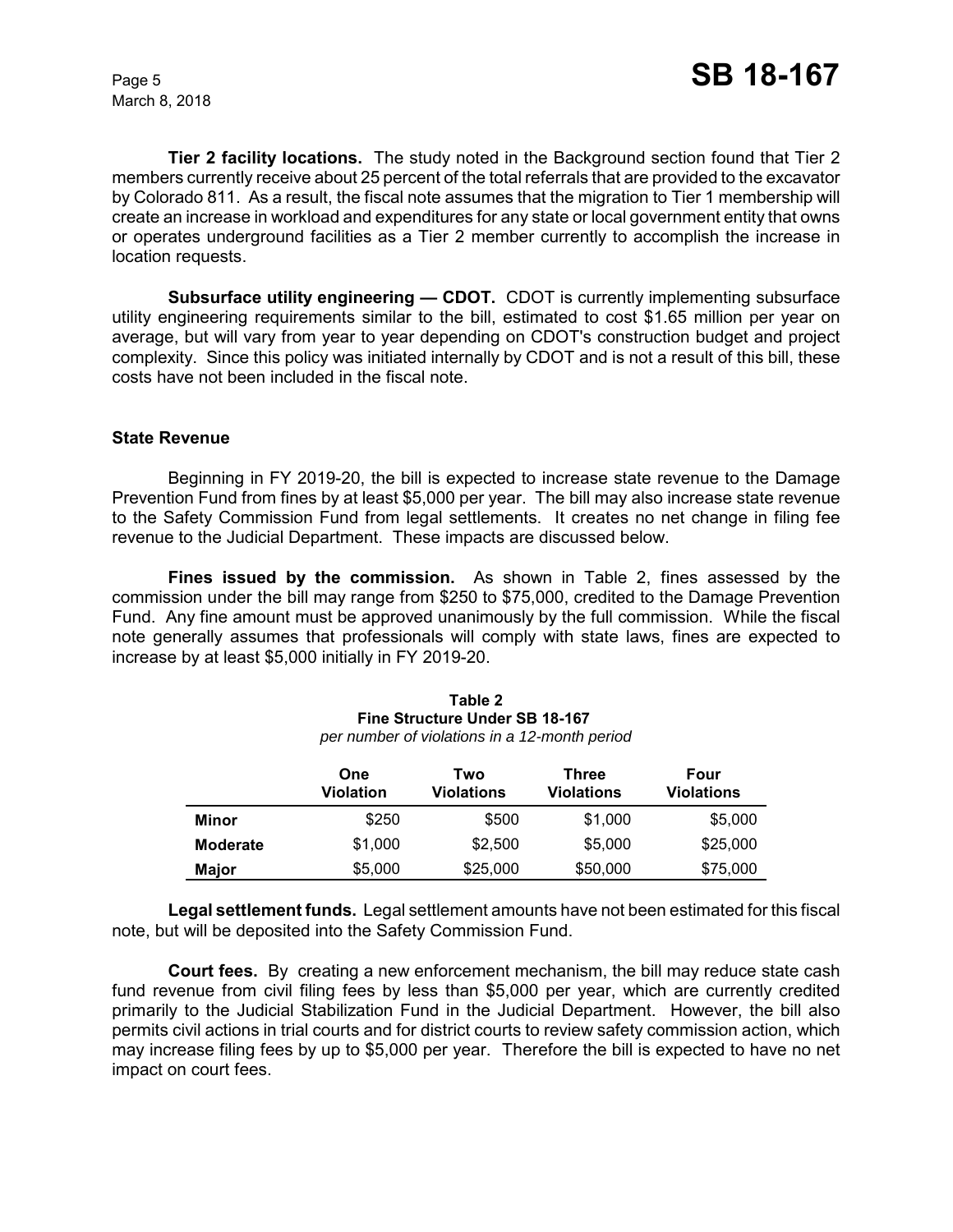## **TABOR Refund**

The bill will increase state revenue subject to TABOR beginning in FY 2019-20. State revenue is not currently expected to exceed the TABOR limit in FY 2019-20 and no refund is required. Refunds in future years when the state next collects a TABOR surplus will be increased.

### **State Expenditures**

The bill will increase state expenditures in CDLE by \$97,448 and 0.9 FTE in FY 2018-19, and \$172,728 and 2.1 FTE in FY 2019-20, paid from the General Fund, as shown in Table 3. It will also increase costs in CDOT by at least \$480,000 in FY 2018-19, at least \$960,000 in FY 2019-20, and at least \$1.26 million in FY 2020-21, paid from the State Highway Fund. DORA is expected to secure its expenditures of federal PHMSA grant funding in future years under the bill, as discussed in the Background section. Other departments that perform excavations, in particular the Department of Public Health and Environment (CDPHE) and the Department of Natural Resources (DNR), will have indeterminate expenditure increases beginning in FY 2018-19. The Judicial Department and the Department of Personnel and Administration (DPA) will have workload impacts related to the adjudication processes outlined in the bill beginning in FY 2019-20.

| <b>Cost Components</b>                             | FY 2018-19 | FY 2019-20 |
|----------------------------------------------------|------------|------------|
| <b>Department of Labor and Employment</b>          |            |            |
| <b>Personal Services</b>                           | \$46,309   | \$111,140  |
| <b>Operating Expenses and Capital Outlay Costs</b> | \$10,166   | \$1,900    |
| <b>Legal Services</b>                              | \$12,787   | \$10,656   |
| <b>Board Reimbursement</b>                         | \$12,579   | \$14,376   |
| Centrally Appropriated Costs*                      | \$15,607   | \$34,656   |
| FTE - Personal Services                            | $0.8$ FTE  | 2.0 FTE    |
| FTE - Legal Services                               | $0.1$ FTE  | $0.1$ FTE  |
| <b>CDLE Subtotal</b>                               | \$97,448   | \$172,728  |

**Table 3 CDLE Expenditures Under SB 18-167**

 *\* Centrally appropriated costs are not included in the bill's appropriation.*

**Colorado Department of Labor and Employment.** Beginning January 1, 2019, the CDLE will add 1.0 FTE Program Manager, 0.5 FTE Accounting Technician, and 0.5 FTE Administrative Assistant to support the work of the commission. These positions have been prorated for a half-year impact and to account for the General Fund pay date shift in FY 2018-19. The program manager and assistant, in coordination with Colorado 811, will review complaints, prepare documentation for review committee and commission hearings, assist in development of fact-finding reports, participate in educational programming activities, and prepare reports. The accounting technician will process and manage financials for the Safety Commission Fund and the Damage Prevention Fund. Standard operating and capital outlay costs are included.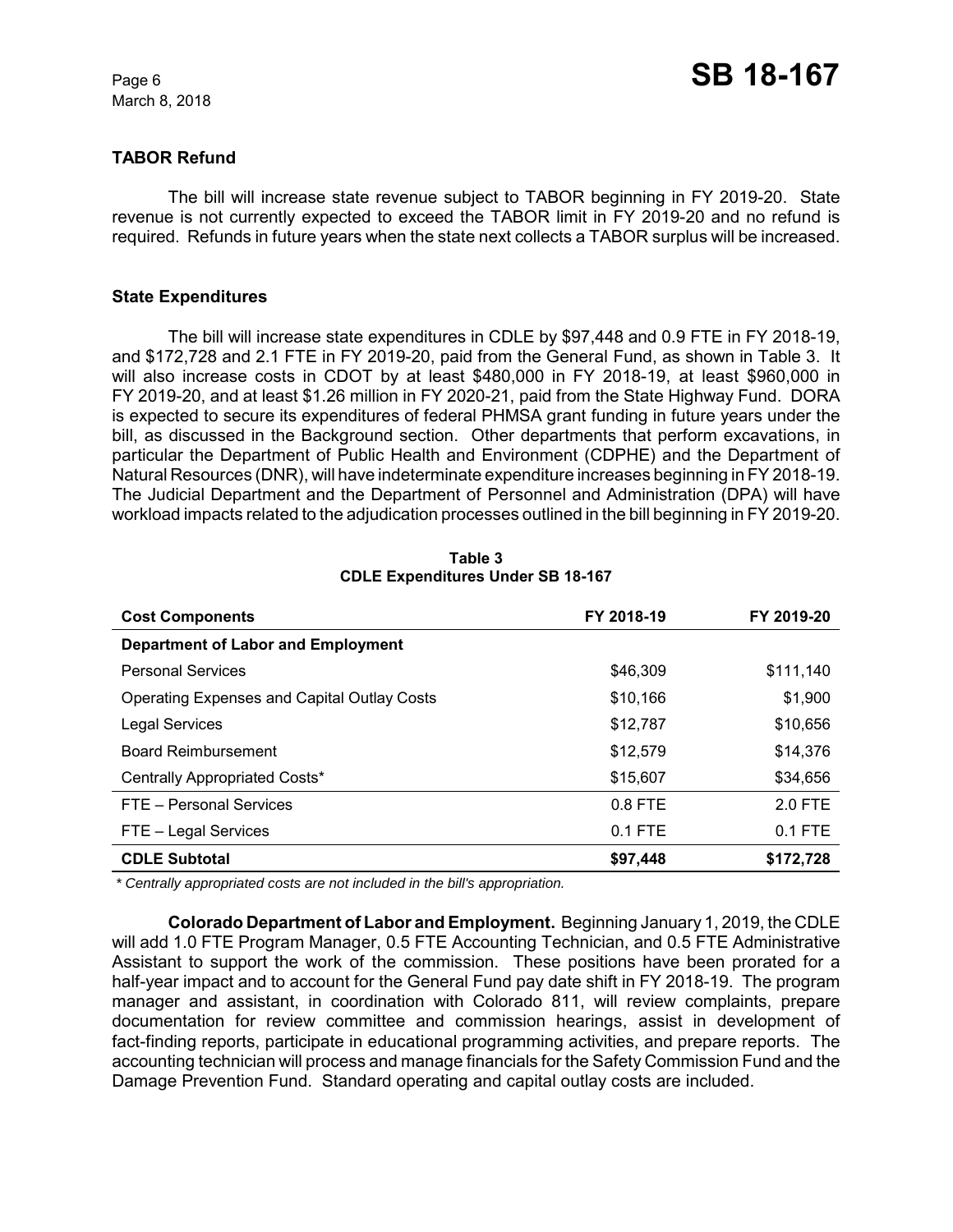*Legal services.* Legal services are required for initial rulemaking and commission support, estimated at 120 hours and 0.1 FTE in FY 2018-19, and 100 hours and 0.1 FTE in FY 2019-20 and ongoing, at the hourly rate of \$106.56. The bill allows for the commission, represented by the Attorney General's office, to bring a court action if a person does not comply with the commission's decision, for which additional resources may be requested through the annual budget process.

*Board reimbursement.* The fiscal note assumes that at least six board members will require travel reimbursement for commission meetings, for four meetings per year, and that at least two review committee members will require travel reimbursement for review committee meetings, for twelve meetings per year. Lodging and meals have been estimated at \$128 per eligible member, assuming one overnight. Mileage reimbursement has been estimated at 350 miles per eligible member at the rate of \$0.49 per mile.

**Colorado Department of Transportation.** CDOT will have two primary expenditures under the bill — Colorado 811 notification fees and utility location costs — estimated to cost at least \$480,000 in FY 2018-19, at least \$960,000 in FY 2019-20, and at least \$1.26 million in FY 2020-21. These costs will be paid out of the State Highway Fund, which is continuously appropriated to CDOT and allocated at the discretion of the Transportation Commission.

*811 notification costs.* CDOT has fiber, signal and electrical in the right-of-way throughout the state. While CDOT is not a formal Tier 1 member, its Engineering Regions 1, 4, and 5, which have a high number of utility locates, have opted into Tier 1 membership. Based on the number of notifications transmitted annually, it is estimated that the notification costs for Engineering Regions 2 and 3 will be approximately \$300,000 per year beginning January 1, 2021.

*Utility location.* If the location and sharing of utility facilities falls on CDOT staff, it is estimated to cost at least \$960,000 annually beginning January 1, 2019. These costs have been prorated for a half-year impact in FY 2018-19. This amount may be higher if location services work is contracted out.

**Department of Regulatory Agencies.** As discussed in the Background section, the bill is expected to secure federal PHMSA grant funding that supports pipeline inspectors in the Public Utilities Commission. Additionally, the State Board of Licensure for Architects, Professional Engineers, and Professional Land Surveyors Engineering will perform outreach to inform engineers of the Colorado 811 notifications under the bill in the course of its normal business.

**Departments of Natural Resources and Public Health and Environment.** Departments that are involved in excavation projects — particularly DNR and CDPHE — will have increased costs to locate and include underground facilities in engineering plans. These amounts have not been determined and will be addressed during the annual budget process.

*Department of Natural Resources.* DNR owns a considerable amount of underground facilities inside Colorado Parks and Wildlife properties, such as water, sewer, and electric lines. Costs will increase in DNR to meet the engineering planning requirements under the bill.

*Department of Public Health and Environment.* CDPHE's Brownfields and Superfund programs have projects that involve excavation. Under the bill, Brownfields-related clean-ups of illegal dumps, defunct waste facilities, or large waste tire pits may result in increased planning and design costs ranging from \$5,000 to \$20,000, while larger Superfund-related clean-ups may result in increased planning and design costs ranging from \$100,000 to \$500,000. CDPHE is generally involved in three to four clean-up projects per year, funded through cash funds, federal funds, or a combination of both.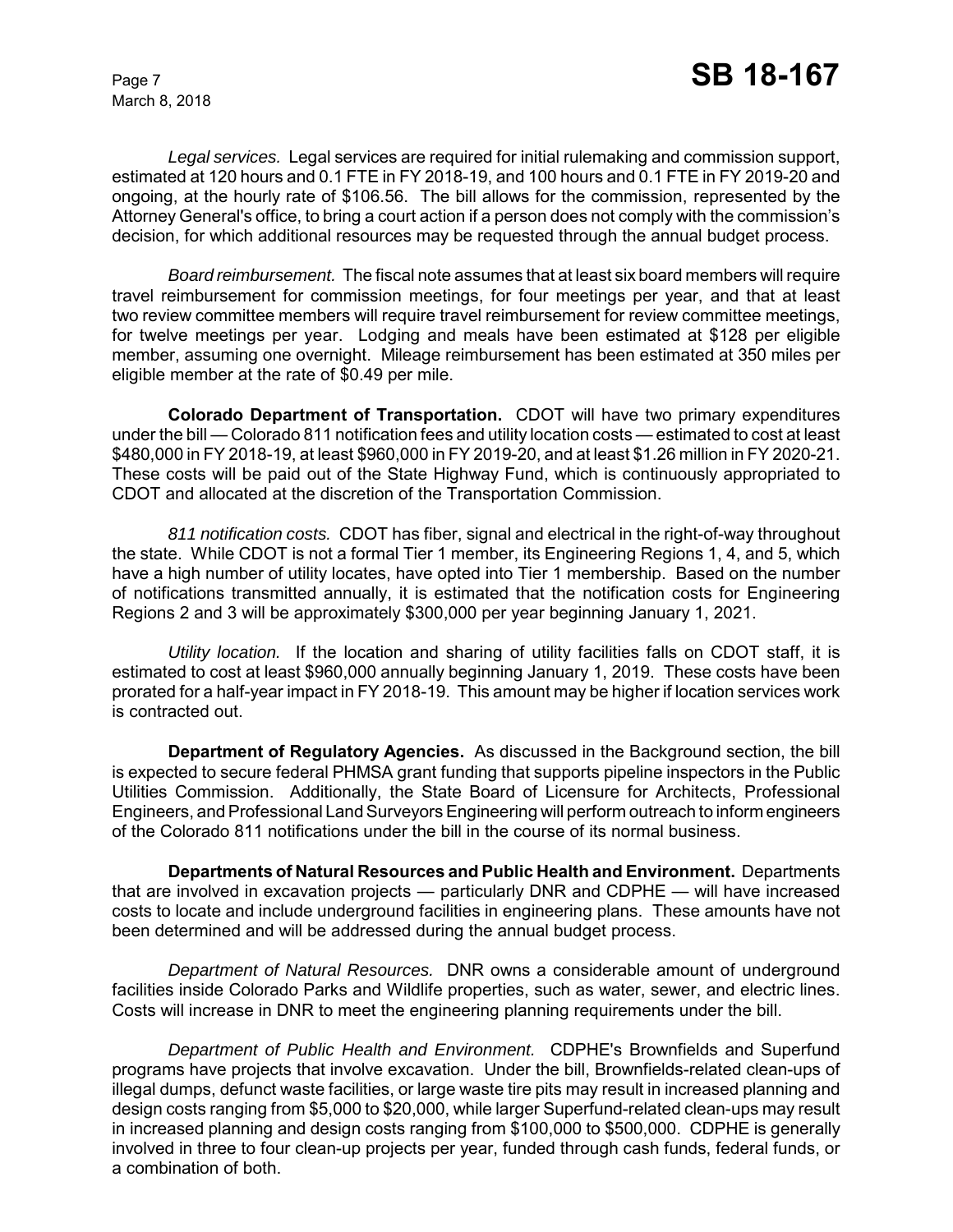**Department of Personnel and Administration.** The Office of Administrative Courts is responsible for hearing appeals of commission decisions, which are expected to vary annually. To the extent additional resources are required, DPA will make a request through the annual budget process.

**Judicial Department.** The bill will have a minimal impact on trial courts in the Judicial Department. By creating an administrative process for violations, civil filings may be reduced. However, the bill also allows for review of final commission actions by the courts. While it is unknown how frequently excavation claims are currently adjudicated in the trial courts, the fiscal note assumes that no change in appropriations is required.

**Centrally appropriated costs.** Pursuant to a Joint Budget Committee policy, certain costs associated with this bill are addressed through the annual budget process and centrally appropriated in the Long Bill or supplemental appropriations bills, rather than in this bill. These costs, which include employee insurance and supplemental employee retirement payments, are estimated to be \$15,607 in FY 2018-19 and \$34,656 in FY 2019-20.

#### **Local Government and Special District Impact**

Similar to state agencies, local governments and special districts will have a variety of impacts under the bill.

**Engineering projects for government entities.** Engineering plans designed for a local government or special district involving underground facilities will require additional processes in the design phase, which will increase design costs and may necessitate the hiring of additional engineering and surveying staff in some entities.

**Underground facility notification and locates.** Local governments and special districts that own or operate underground facilities and that were Tier 2 members prior to the bill will have significantly increased costs beginning in FY 2018-19 to perform locations of their underground facilities as Tier 1 members. In addition, after two years of free access to Colorado 811 notifications, these entities will have significantly increased costs beginning January 1, 2021, to pay Colorado 811's per notification fee. Local government entities conducting road maintenance have an exception under the bill to use facility locates for up to 180 days, which will offset 811-related expenditures specific to road maintenance.

**Excavation penalties.** Local governments involved in excavation work that violate safety rules are subject to new penalties. The fiscal note assumes these entities will comply with state law and this increase in expenditures to pay penalties will be minimal.

**Electronic locatability of underground facilities.** Local governments and special districts will be required to install electronic tracking technology on all underground facilities installed on or after August 8, 2018, which will increase costs. RTD estimates an additional cost of \$5 per linear foot for its new underground facilities.

**Home rule local governments.** If home rule local governments waive their exemption from the commission's enforcement authority, their workload will increase to adopt a similar enforceable damage prevention safety program within their jurisdiction.